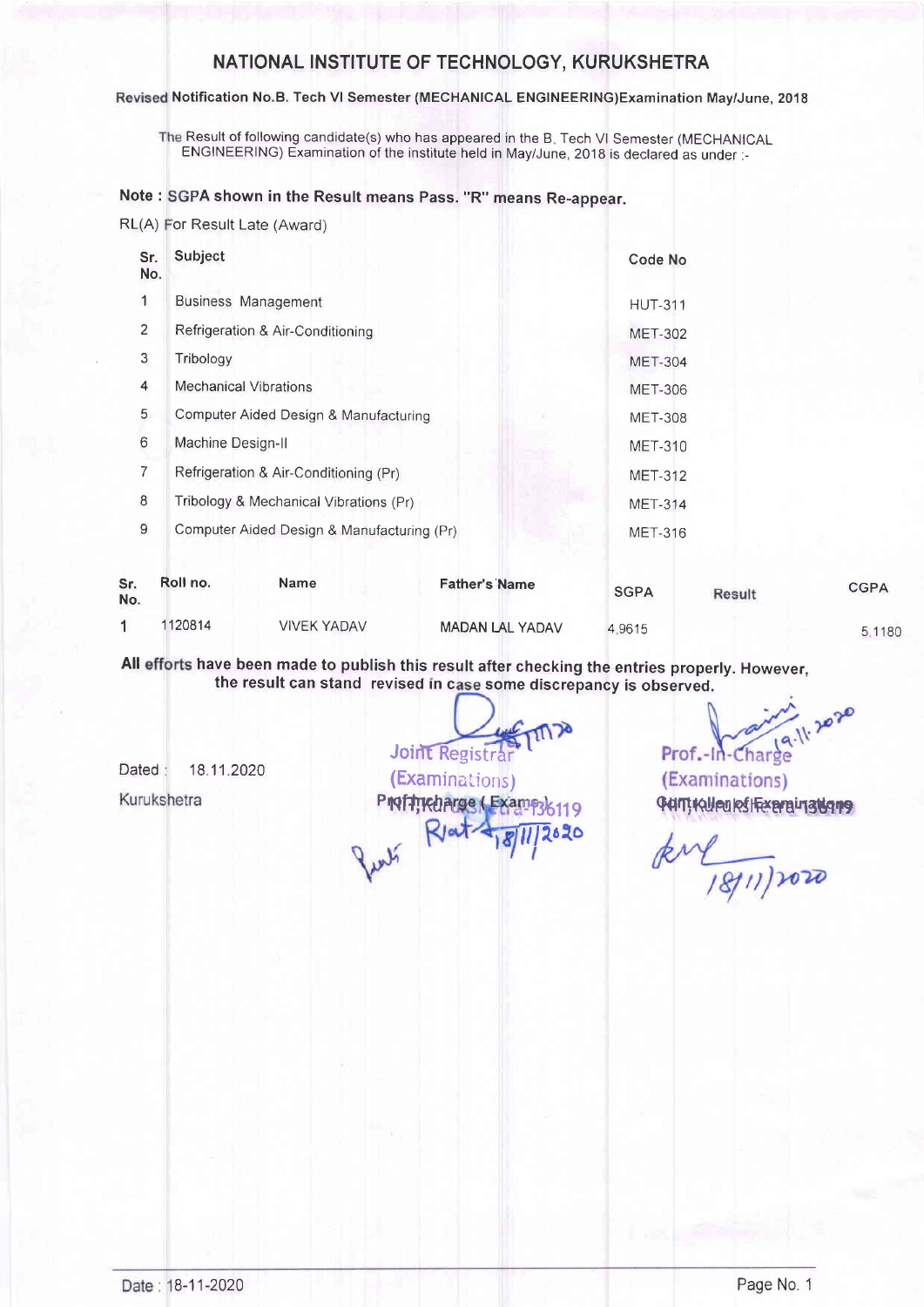## NATIONAL INSTITUTE OF TECHNOLOGY, KURUKSHETRA

Revised Notification No.B. Tech VI Semester (MECHANICAL ENGINEERING)Examination Nov./Dec.,2019

The Result of following candidate(s) who has appeared in the B. Tech VI Semester (MECHANICAL ENGINEERING) Examination of the institute held in Nov./Dec.,2019 is declared as under:-

### Note : SGPA shown in the Result means Pass. "R" means Re-appear

RL(A) For Result Late (Award)

| Sr.<br>No.     | Subject                                    | Code No        |
|----------------|--------------------------------------------|----------------|
|                | <b>Business Management</b>                 | <b>HUT-311</b> |
| $\overline{2}$ | Refrigeration & Air-Conditioning           | <b>MET-302</b> |
| 3              | Tribology                                  | <b>MET-304</b> |
| 4              | <b>Mechanical Vibrations</b>               | <b>MET-306</b> |
| 5              | Computer Aided Design & Manufacturing      | <b>MET-308</b> |
| 6              | Machine Design-II                          | <b>MET-310</b> |
| 7              | Refrigeration & Air-Conditioning (Pr)      | <b>MET-312</b> |
| 8              | Tribology & Mechanical Vibrations (Pr)     | <b>MET-314</b> |
| 9              | Computer Aided Design & Manufacturing (Pr) | <b>MET-316</b> |

| Sr.<br>No. | Roll no. | <b>Name</b>                         | <b>Father's Name</b> | <b>SGPA</b> | Result | <b>CGPA</b> |
|------------|----------|-------------------------------------|----------------------|-------------|--------|-------------|
|            | 11510680 | <b>DEEPAK KUMAR</b><br><b>MEENA</b> | RAMDAYAL MEENA       | 5.6923      |        | 5.2826      |
|            | 2140050  | KUNAL LAL                           | <b>HOTI LAL</b>      | 6.3462      |        | 6.1056      |

All efforts have been made to publish this result after checking the entries properly. However have been made to publish this result after checking the entries properly. However,<br>the result can stand revised in case some discrepancy is observed.<br>Joint Resistant (M) 22<br>Prof.-In-Charge (Examinations) (Examinations) the result can stand revised in case some discrepancy is observed.

Dated: Kurukshetra

pNHTLKUrarbotarda F 19 contractions en experience R l'aut Rent-Puls

 $1811110000$